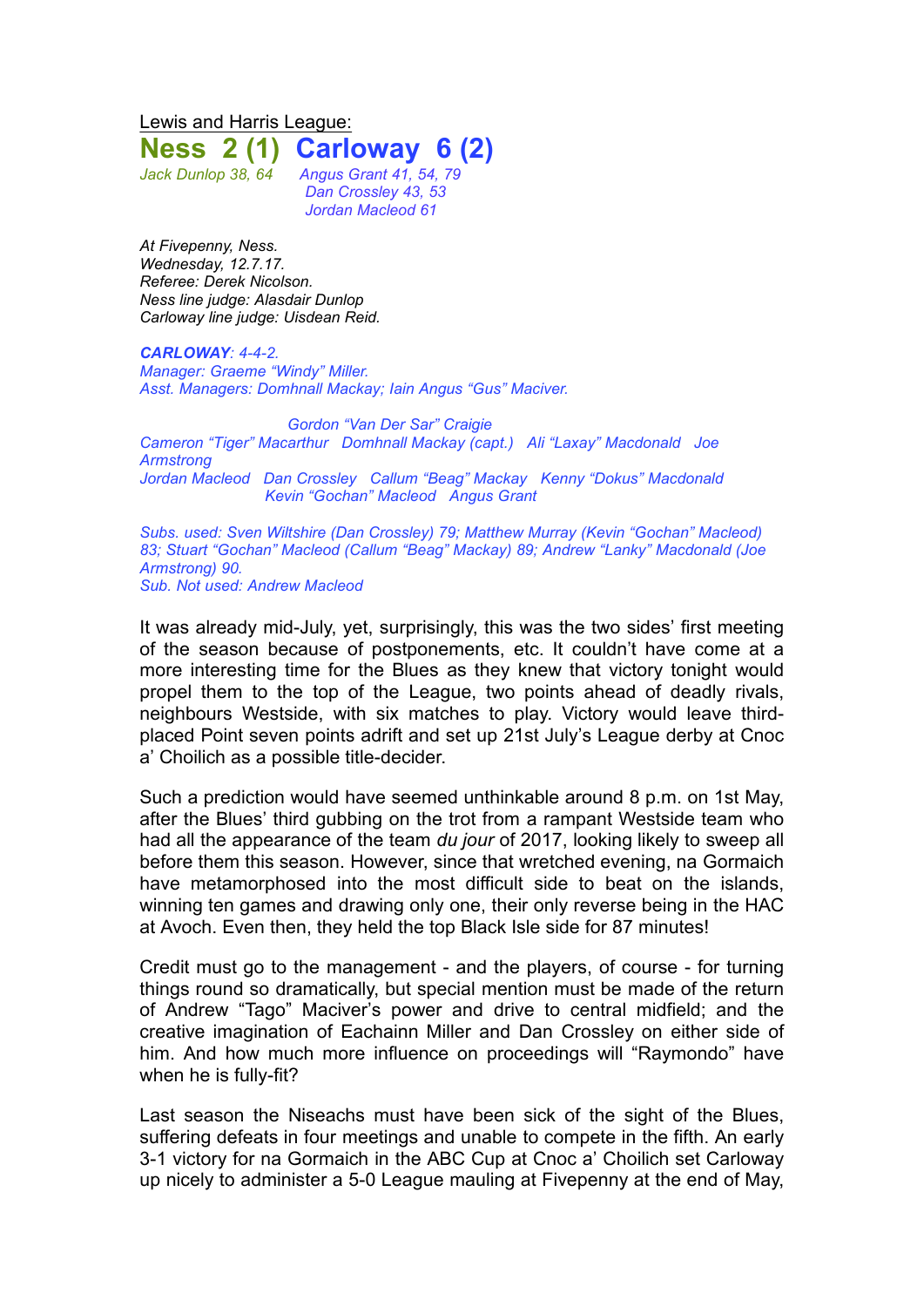courtesy of goals from Kenny "Dokus" Macdonald, Archie "Statto" MacDonald, Dan Crossley, Jake Allan, and Kevin "Barra" Macneil. Remember them? Late July and early August saw three straight wins for the Blues: 4-2 away and 5-2 at home in an EaF Semi-Final, then a 3-0 win awarded in the home League fixture as Ness were unable to send a team.

For the Blues, the main disappointment tonight was the call-off of rock-solid centre of defence, Donald "D.I." Maclennan, with a foot injury, which necessitated holding midfielder, Domhnall Mackay, dropping back to support Ali "Laxay" Macdonald in central defence. This further weakened the power element in central midfield as ball-of-fire, Andrew "Tago" Maciver, was still absent due to attending weddings. Fortunately, Dan Crossley, who had been unwell earlier, chose to play and started between young stars, Jordan Macleod and Callum "Beag" Mackay, with "Dokus" staying left. Further good news was the re-appearance of the explosive, if mercurial, talent of fans' favourite, Kevin "Gochan" Macleod, up front to the right of goal-getter, Angus Grant.

The Wednesday timing seemed to have affected attendance as, even on a glorious wind-free evening like tonight, with no midges either, Ness kicked off into the setting sun in front of sparsely populated terracings. Carloway soon gained the initiative with calm, if sedentary, build-ups which spread the Ness back-line, allowing Grant opportunities to move unhindered into the box. Ness, as always, were eager, over-eager in fact, no doubt wishing to atone for their Co-op misery versus Southend, but constantly gave the ball away.

In 5 minutes "Laxay", on the centre line, slotted the ball low and leftwards to Jordan Mac. moving into the box but his crisp right-foot daisy-cutter went straight into the keeper's arms. In 10 minutes a "Dokus" free-kick, midway within the Ness half on Carloway's left touch-line, picked out Grant perfectly on the penalty spot but his header went a metre outside the Niseach left-hand post. Two minutes later Grant was supplied by Mackay, just inside the Blues' half on the left and took off on a searing run which saw him out-pace the Ness defenders and allowed him to reach the bye-line. He checked, turned back, and whipped a vicious high cross across the Niseach box. "Gochan" appeared unmarked, 14 metres out by the far post, but the ball was a fraction too high for him and his snatched header cleared the left-side bar by a foot.

Ness eventually replied with two free-kick attempts in rapid succession, both taken by Russell-Smith. In 20 minutes a right-foot attempt from just outside the right-hand corner of the Carloway box zoomed a metre over the bar. Then, a minute later, from 22 metres out in the centre, he hit the target but lacked power and "Van Der Sar" held easily to his left.

In 28 minutes Grant again came close when a Macleod corner from the Ness left cleared the ruck to reach him by the far post, 12 metres out, but his powerful header was straight down at the keeper by the near post and safely held. Six minutes later "Dokus" found "Gochan" moving down the right. He outpaced two defenders, then tried to find Grant diagonally forward of him inside the right of the box. The ball ricocheted back to him but he picked out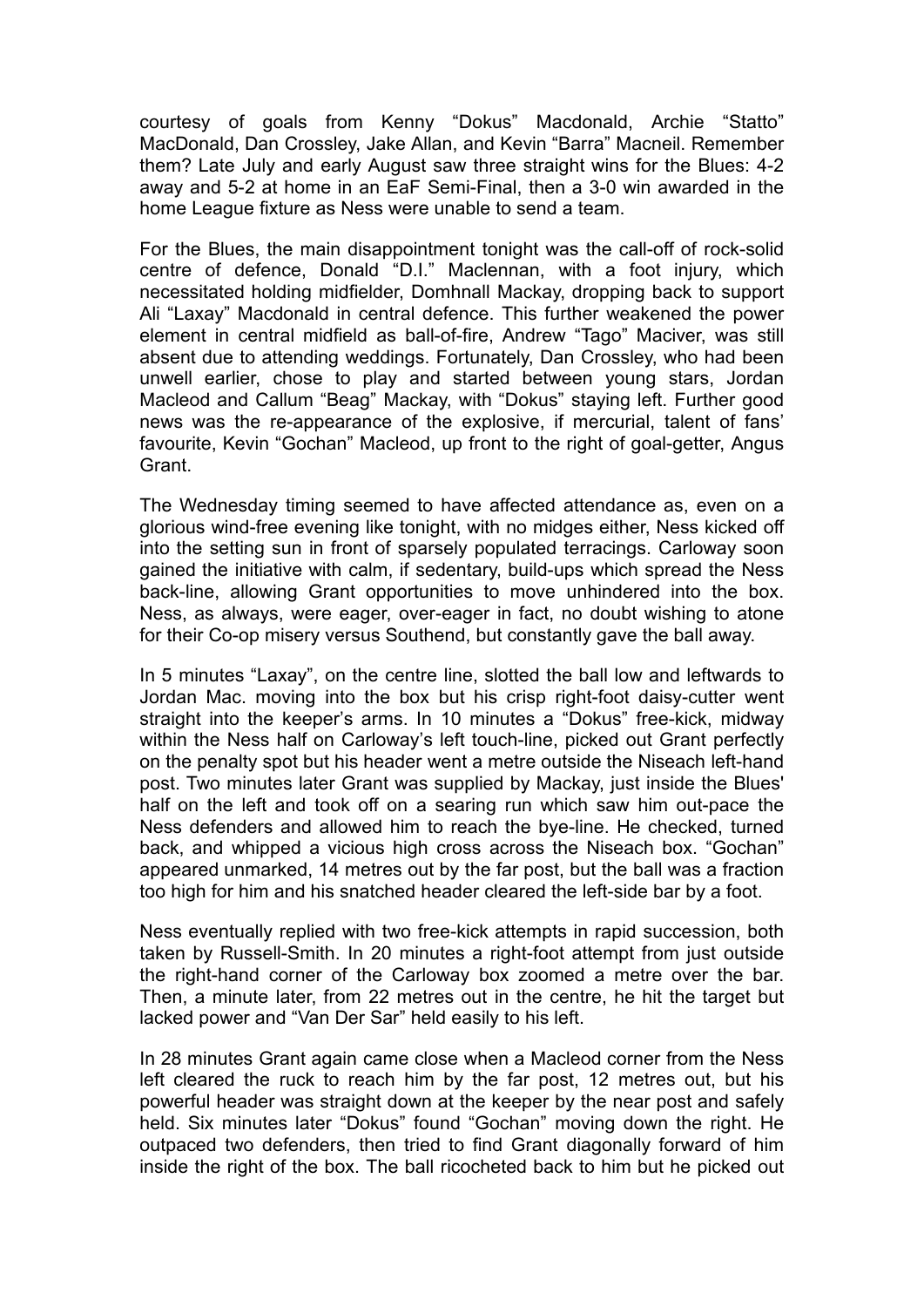the striker with a second attempt. However, the young star's first-time rightfooter was beaten away by the goalie by the near post. A minute later a Grant free-kick, 35 metres from goal in the centre, came in high and accurate, but was held comfortably under the bar.

Then suddenly, in 38 minutes the League contenders were given a nasty surprise when, out of nothing, the locals decided to ignore the script and take the lead. A break down the Niseach right saw the winger freed between Mackay and Armstrong to make 16 metres from the bye-line. His sharp cutback found Dunlop by the near corner of the box, and his early low right-foot strike was tucked home neatly, low to Craigie's left, though the keeper did get a hand to it (**1-0**).

Na Gormaich immediately upped the tempo, and the equalizer did not take long. In 41 minutes "Gochan" received the ball from Crossley on the right and he out-paced his marker to the bye-line before tricking his way past him and inwards. He looked up and sent the sweetest of cut-backs to Callum "Beag", 16 metres out by the near post. Mackay couldn't connect but the ball ran on to the arriving Grant and he stroked the ball home effortlessly, deep into the Niseach left-hand corner (**1-1**).

Two minutes later "Gochan" showed it was no fluke by réprising his performance, making 12 metres from the line this time and cutting square, the ball coming through inch-perfect to Crossley, directly in front of goal in oceans of space, and he flicked the ball home nonchalantly to the keeper's right (**1- 2**).

## **Half-time: Ness 1 Carloway 2**

For 37 minutes this game had had the look of a 0-0 draw written all over it, featuring a bunch of guys who looked like a squad of workmen forced to come in on their day off, but the Dunlop strike had suddenly awakened a slumbering ability within the Blues' ranks and maybe was about to achieve the opposite effect to that which the Niseachs had hoped. Certainly when Dan Crossley is fit and well and eager, and "Gochan" is on-message, anything can happen, and their appetite, pace, and aggression unsurpassed. However, doubts were now apparent about whether the star midfield *animateur*, so crucial to Carloway's performances, should continue.

Ness went for an immediate break-through, an instant break-back against a confident foe. In 49 minutes another Russell-Smith free-kick, this time on the Ness left touch-line, midway within the Carloway half, came winging in high to the near post. Craigie saw it coming, high at his right-hand post, but couldn't get a clean catch, because of the obstructing cluster of bodies. The ball broke clear; there was an untidy scramble, the ball bouncing upwards dangerously; and then "Laxay" managed to head it away to the right, and then it was booted down-field. This led to a free-kick 22metres from Craigie, in the centre, but Rush-Taylor's left-footer went well-over.

Unfortunately, that proved to be the last hurrah for the men from the Butt in their pursuit of a point or victory as the earlier undignified melée in Craigie's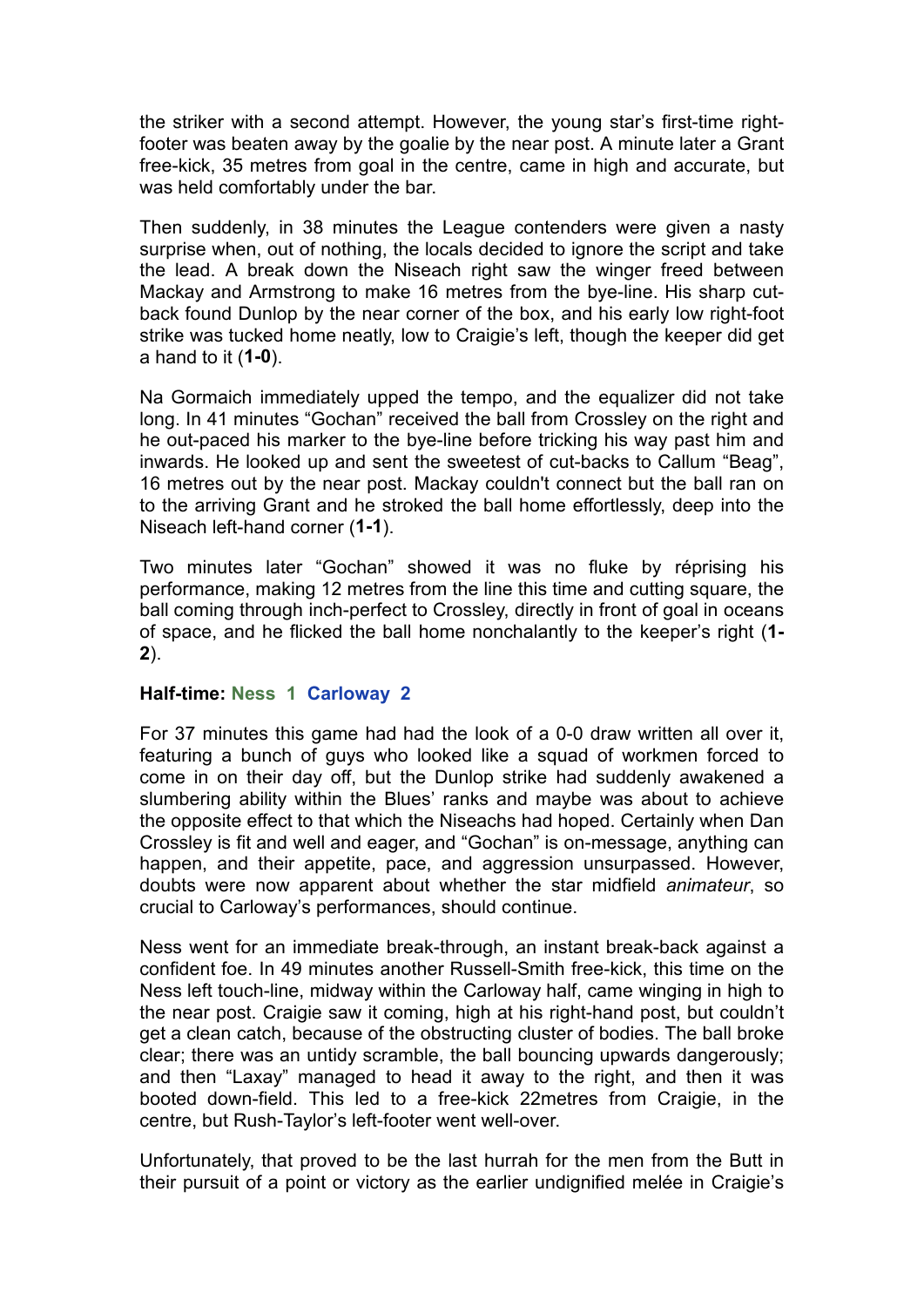6-metre-box evidently energized the visitors into upping the tempo once more. Immediately they came forth in numbers, exploiting the pace of Jordan Mac. and "Gochan" wide, and Callum "Beag" and Grant through the centre, all orchestrated by Crossley and "Dokus" in the centre, although "Raymondo" wasn't slow to join the front-runners.

In 53 minutes" Dokus" freed Jordan Mac. down the left and his pace gave him time to deliver a high, searching diagonal to the far post where "Gochan" controlled the difficult ball, then drove at goal from 14 metres. Morrison managed to block it but it spun wide across goal to the left, where the approaching Crossley forced it home despite the keeper's despairing fingertips half-blocking the ball on its way in (**1-3**).

A minute later another push led to a Jordan Mac. corner on the Niseach left being headed out to the right by Morrison, only for Crossley to return it low across goal behind the advancing line. Grant reacted first to leave the line and fire it home to the keeper's left from 12 metres (**1-4**).

Ness tried to get a grip on proceedings and pushed forward, but lost the ball on the edge of the Carloway box to Mackay who transferred it out immediately to "Laxay" moving forward. The centre-half then set off rightwards on one of his trademark runs towards the right touch-line. Midway within the Ness half, he lost the ball but took advantage of a lucky ricochet to move diagonally leftwards towards the near corner of the box, where he released it into the box. Grant couldn't quite make it but the ball ran on to the speeding Macleod, unmarked 12 metres from goal and in behind the line, and he was only too happy to thunder his first goal for the club under the keeper to his left (**1-5**).

A reply arrived quickly in 61 minutes when a long ball from the Ness left centre line carried over the high Carloway back-line, allowing Dunlop to ghost in in the centre, and knee the ball over the approaching Craigie from the penalty spot (**2-5**), but by then the Blues had assumed exhibition mode and no one appeared to really care.

In 75 minutes Rush-Taylor had another attempt from 22 metres, from towards the Niseach left touch-line, but again the ball went high over. Three minutes later yet another Ness break through the centre saw an attempted breaker directly forward glance leftwards off "Laxay's" outstretched left leg, allowing "Titch" to rush in on Craigie, but his careful chip hit the keeper on the chest and was held. In 79 minutes the home side's misery was finally complete when a long ball from the Blues' captain, midway within the Ness half in the centre, picked out "Gochan" perfectly, breaking down the right. Twenty metres from the line he squared the ball to Grant on the near edge of the box, and the young hit-man stroked a beautiful low daisy-cutter across the keeper and neatly inside the far corner of goal for his hat-trick (**2-6)**.

## **Full-time: Ness 2 (1) Carloway 6 (2)**

Pelé tended to be dismissive of England's style of play in his day, saying that, "*They win the ball; they run about; they lose the ball; they run about; they win*